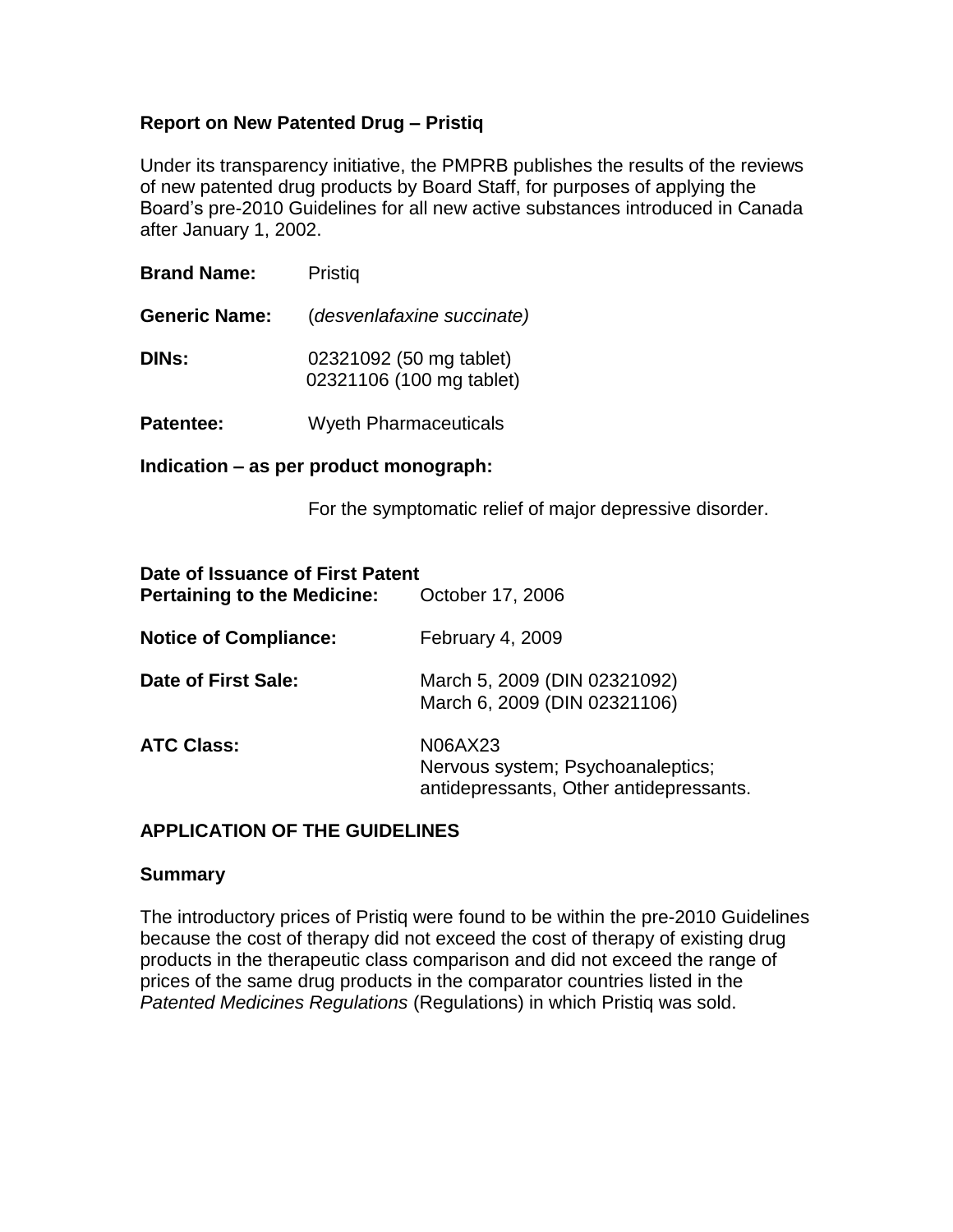# **Scientific Review**

Pristiq is a new active substance and the PMPRB's Human Drug Advisory Panel (HDAP) recommended that Pristiq be classified as a category 3 new medicine (provides moderate, little or no therapeutic advantage over comparable existing drug products).

The Therapeutic Class Comparison (TCC) test of the pre-2010 Guidelines provides that the price of a category 3 new drug product cannot exceed the prices of other drugs that treat the same disease or condition. Comparators are generally selected from among existing drug products in the same 4<sup>th</sup> level of the World Health Organization (WHO) Anatomical Therapeutic Chemical (ATC) classification system that are clinically equivalent in addressing the approved indication. See the PMPRB's *Compendium of Guidelines, Policies and Procedures "up to 2009"* for a more complete description of the Guidelines and the policies on TCCs.

The HDAP recommended venlafaxine (Effexor XR), trazodone (Desyrel), mirtazapine (Remeron RD), buproprion (Wellbutrin) and duloxetine (Cymbalta) as the appropriate comparators to Pristig. They all share the same  $4<sup>th</sup>$  level ATC class and the same indication as Pristiq. There were no comparative trial data to support the inclusion of drug products outside the 4th level ATC.

The pre-2010 Guidelines provide that the dosage recommended for comparison purposes will normally not be higher than the maximum of the usual recommended dosage. The recommended comparable dosage regimens for Pristiq and the comparable drug products were based on the respective product monographs and supported by clinical literature.

# **Price Review**

Under the pre-2010 Guidelines, the introductory price of a category 3 new drug product will be presumed to be excessive if it exceeds the price of all the comparable drug products based on the TCC test or if it exceeds the range of prices of the same drug product sold in the seven countries listed in the Regulations.

The introductory prices of Pristiq were within the pre-2010 Guidelines as the cost per treatment did not exceed the cost per treatment of the comparable drug products as shown in the table below.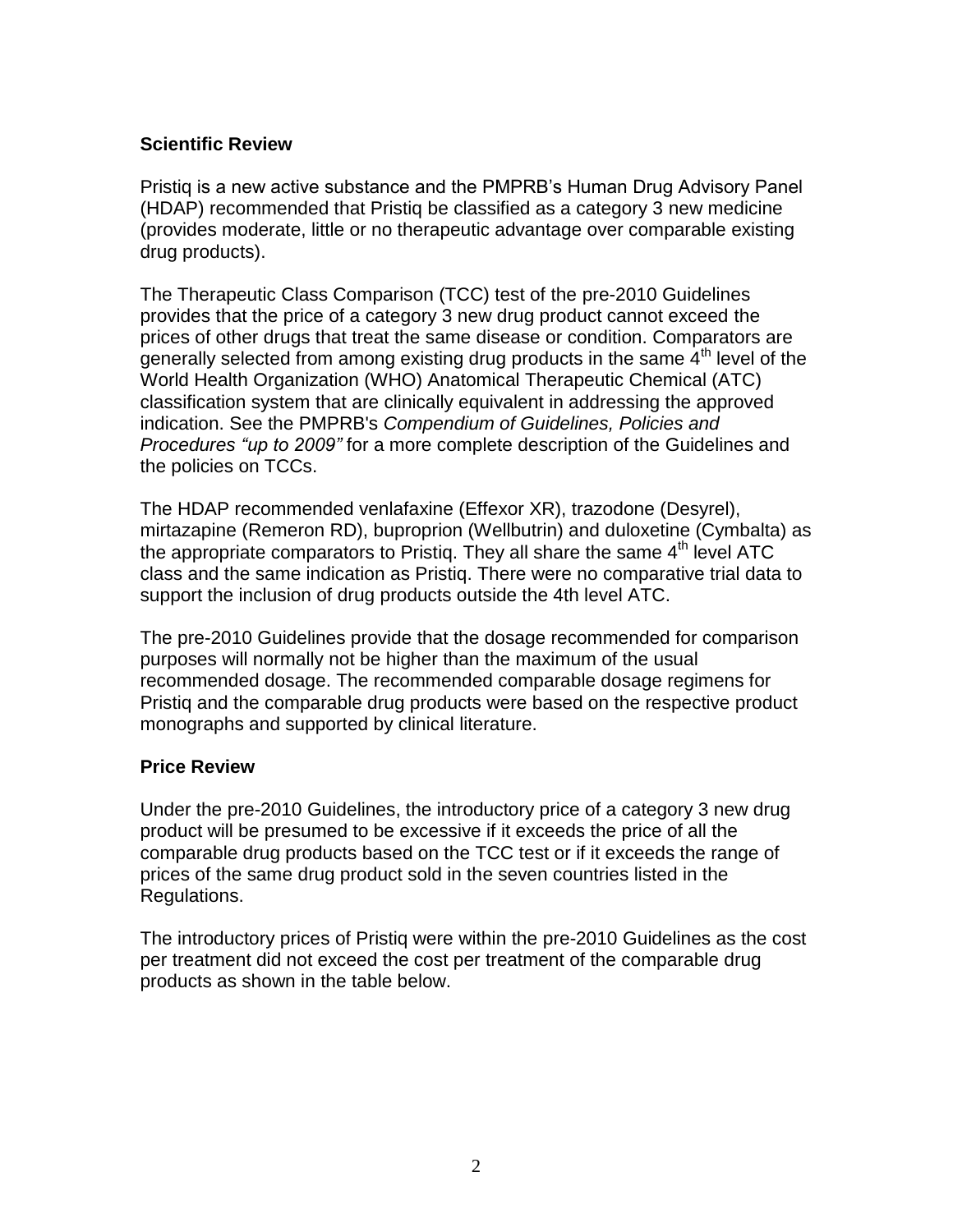| <b>Brand Name</b><br>(generic name)                                                   | <b>Strength</b>                                      | <b>Dosage</b><br>Regimen<br>(per day) | <b>Unit Price</b>                       | Cost per<br><b>Treatment</b><br>(per day) |
|---------------------------------------------------------------------------------------|------------------------------------------------------|---------------------------------------|-----------------------------------------|-------------------------------------------|
| Pristiq<br>(desvenlafaxine<br>succinate)                                              | 50 mg/tablet                                         | 1 tablet                              | $$2.5700^{(1)}$                         | \$2.5700                                  |
| Desyrel Dividose<br>(trazodone HCI)                                                   | 150 mg/tablet                                        | 2 2/3 tablets                         | $$0.5812^{(2)}$                         | \$1.5499                                  |
| Remeron RD<br>(mirtazapine)                                                           | 45 mg/tablet                                         | 1 tablet                              | $$1.1700^{(2)}$                         | \$1.1700                                  |
| <b>Wellbutrin SR</b><br>(bupropion)                                                   | 150 mg/tablet                                        | 1 tablet                              | $$0.8260^{(2)}$                         | \$0.8260                                  |
| <b>Wellbutrin XL</b><br>(bupropion)                                                   | 150 mg/tablet                                        | 1 tablet                              | $$0.5190^{(2)}$                         | \$0.5190                                  |
| <b>Effexor XR</b><br>(venlafaxine)                                                    | 75 mg/<br>capsule                                    | 3 capsules                            | $$1.6110^{(2)}$                         | \$4.8330                                  |
| <b>Effexor XR</b><br>(venlafaxine)<br>$\ddot{}$<br><b>Effexor XR</b><br>(venlafaxine) | 150 mg/<br>capsule<br>$\ddot{}$<br>75 mg/<br>capsule | 1 capsule<br>$\ddot{}$<br>1 capsule   | $$1.7039^{(2)}$<br>+<br>$$1.6110^{(2)}$ | \$3.3149                                  |
| Cymbalta<br>(duloxetine)                                                              | 60 mg/<br>capsule                                    | 1 capsule                             | $$3.5600^{(2)}$                         | \$3.5600                                  |
| Pristiq<br>(desvenlafaxine<br>succinate)                                              | 100 mg/tablet                                        | 1 tablet                              | $$2.5700^{(1)}$                         | \$2.5700                                  |
| Desyrel Dividose<br>(trazodone HCI)                                                   | 150 mg/tablet                                        | 4 tablets                             | $$0.5812^{(2)}$                         | \$2.3248                                  |
| Remeron RD<br>(mirtazapine)                                                           | 30 mg/tablet                                         | 2 tablets                             | $$0.7800^{(2)}$$                        | \$1.5600                                  |
| Remeron<br>(mirtazapine)                                                              | 30 mg/tablet                                         | 2 tablets                             | $$1.2400^{(2)}$                         | \$2.4800                                  |
| <b>Wellbutrin SR</b><br>(bupropion)                                                   | 150 mg/tablet                                        | 2 tablets                             | $$0.8260^{(2)}$$                        | \$1.6520                                  |
| <b>Wellbutrin XL</b><br>(bupropion)                                                   | 300 mg/tablet                                        | 1 tablet                              | $$1.0380^{(2)}$                         | \$1.0380                                  |
| Cymbalta<br>(duloxetine)                                                              | $60$ mg/<br>capsule                                  | 1 capsule                             | $$3.5600^{(2)}$                         | \$3.5600                                  |

**Introductory Period – Pristiq 50 mg per tablet and 100 mg per tablet - (March to June 2009)**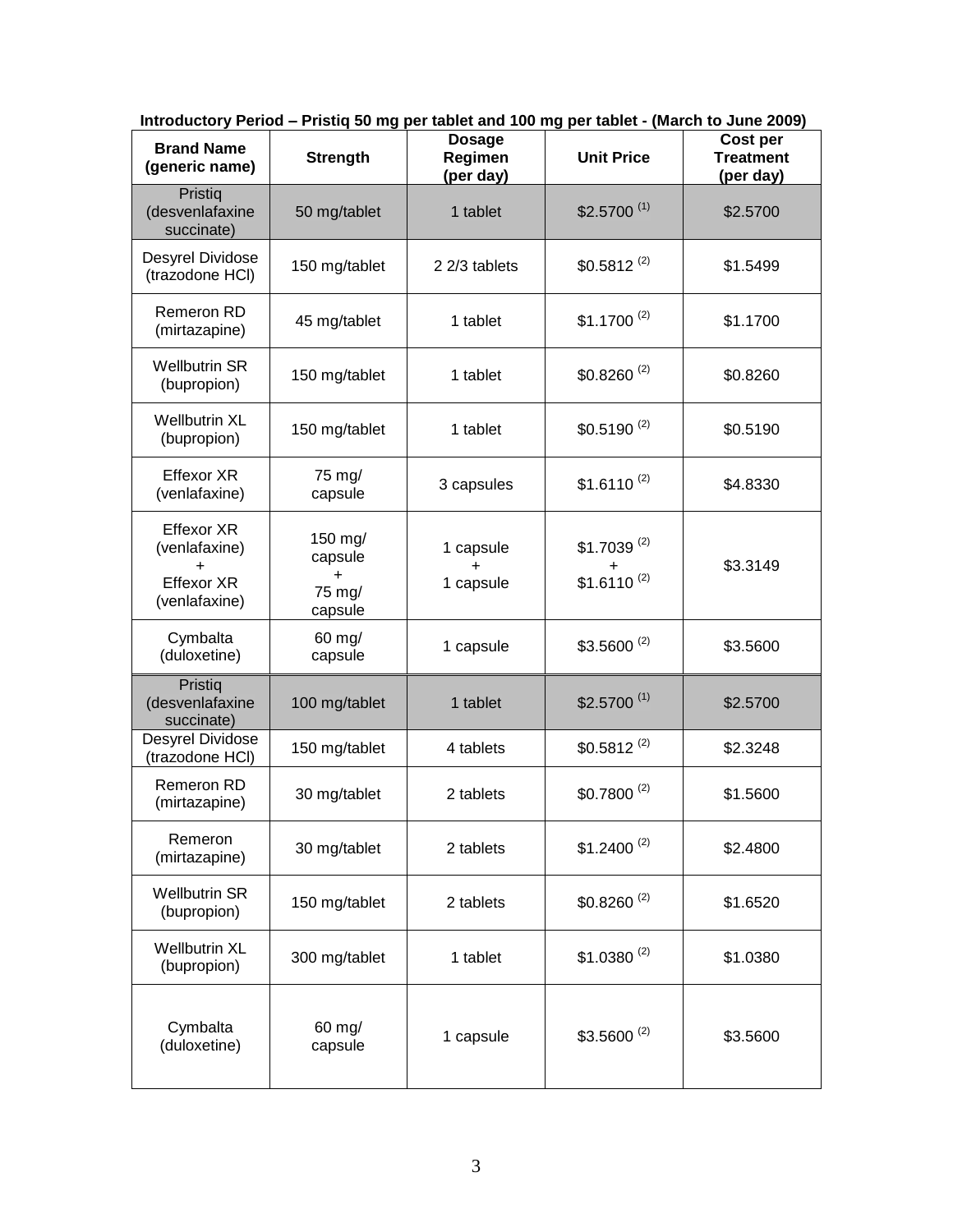| Remeron RD<br>(mirtazapine)<br>Remeron RD<br>(mirtazapine) | 45 mg/tablet<br>15 mg/tablet | 1 tablet<br>٠<br>1 tablet | $$1.1700^{(2)}$<br>+<br>$$0.3900^{(2)}$$ | \$1.5600 |
|------------------------------------------------------------|------------------------------|---------------------------|------------------------------------------|----------|
| Effexor XR<br>(venlafaxine)                                | 150 mg/<br>capsule           | 2 capsules                | $$1.7039^{(2)}$                          | \$3.4078 |

(1) PPS Pharma, 2010.

(2) Association Québécoise des pharmaciens propriétaires, 2009.

In 2009, both strengths of Pristiq were sold in one country listed in the Regulations, namely, the United States. In compliance with the Guidelines, the prices of Pristiq in Canada did not exceed the prices of the same drug product in this country.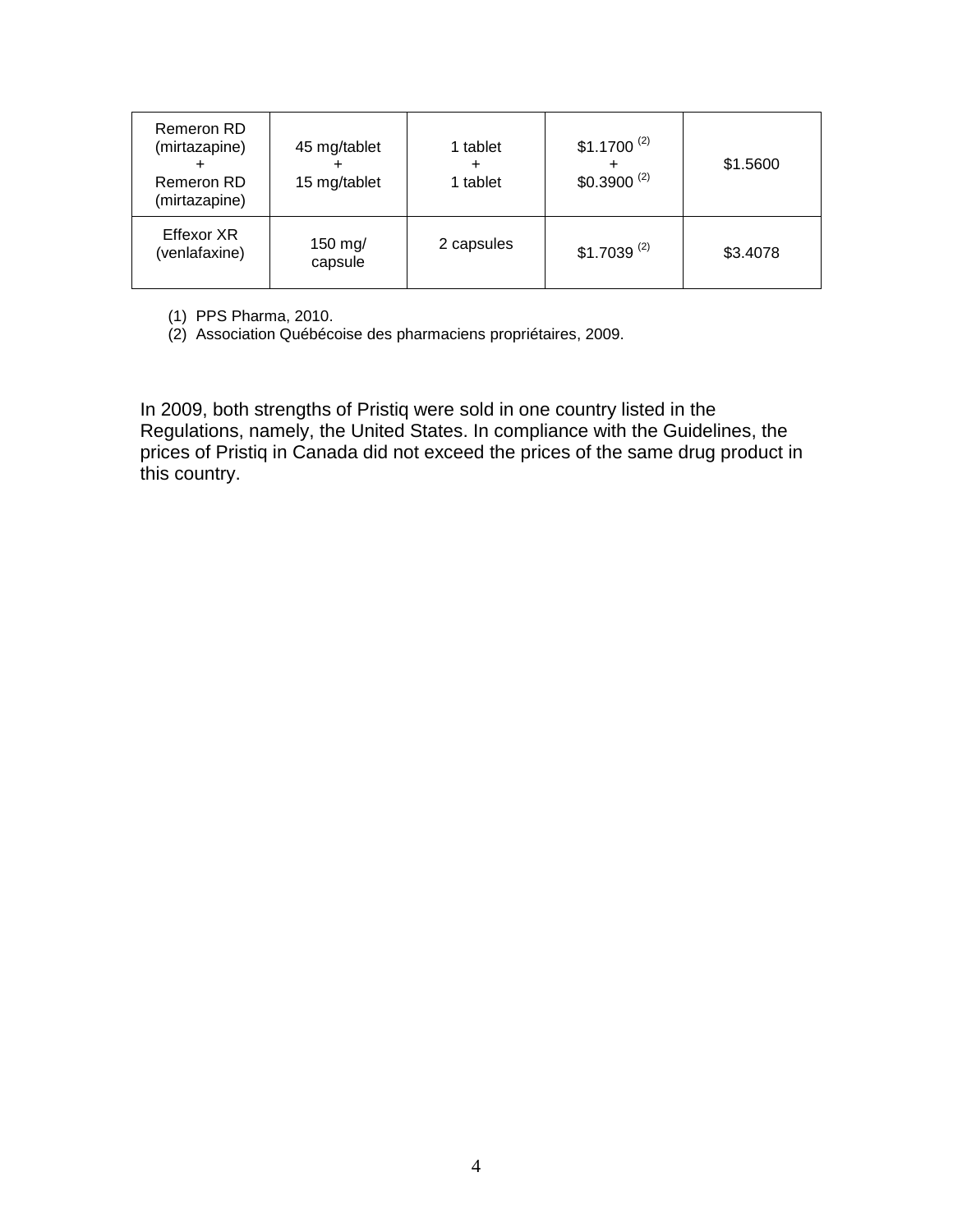The publication of the Summary Reports is part of the PMPRB's commitment to make its price review more transparent.

Where comparators and dosage regimens are referred to in the Summary Reports, they have been selected by the HDAP for the purpose of carrying out the PMPRB's regulatory mandate, which is to review the prices of patented drug products sold in Canada to ensure that such prices are not excessive.

The PMPRB reserves the right to exclude from the therapeutic class comparison list any drug product if it has reason to believe it is being sold at an excessive price.

In Summary Reports under the pre-2010 Guidelines, the PMPRB refers to the publicly available prices of comparators, provided that such prices are not more than 10% above a non-excessive price in which case no price will be made available. Publication of these prices is for information purposes only and should not be relied upon as indicating the public prices are considered within the pre-2010 Guidelines.

The information contained in the PMPRB's Summary Reports should not be relied upon for any purpose other than that stated and is not to be interpreted as an endorsement, recommendation or approval of any drug product, nor is it intended to be relied upon as a substitute for seeking appropriate advice from a qualified health care practitioner.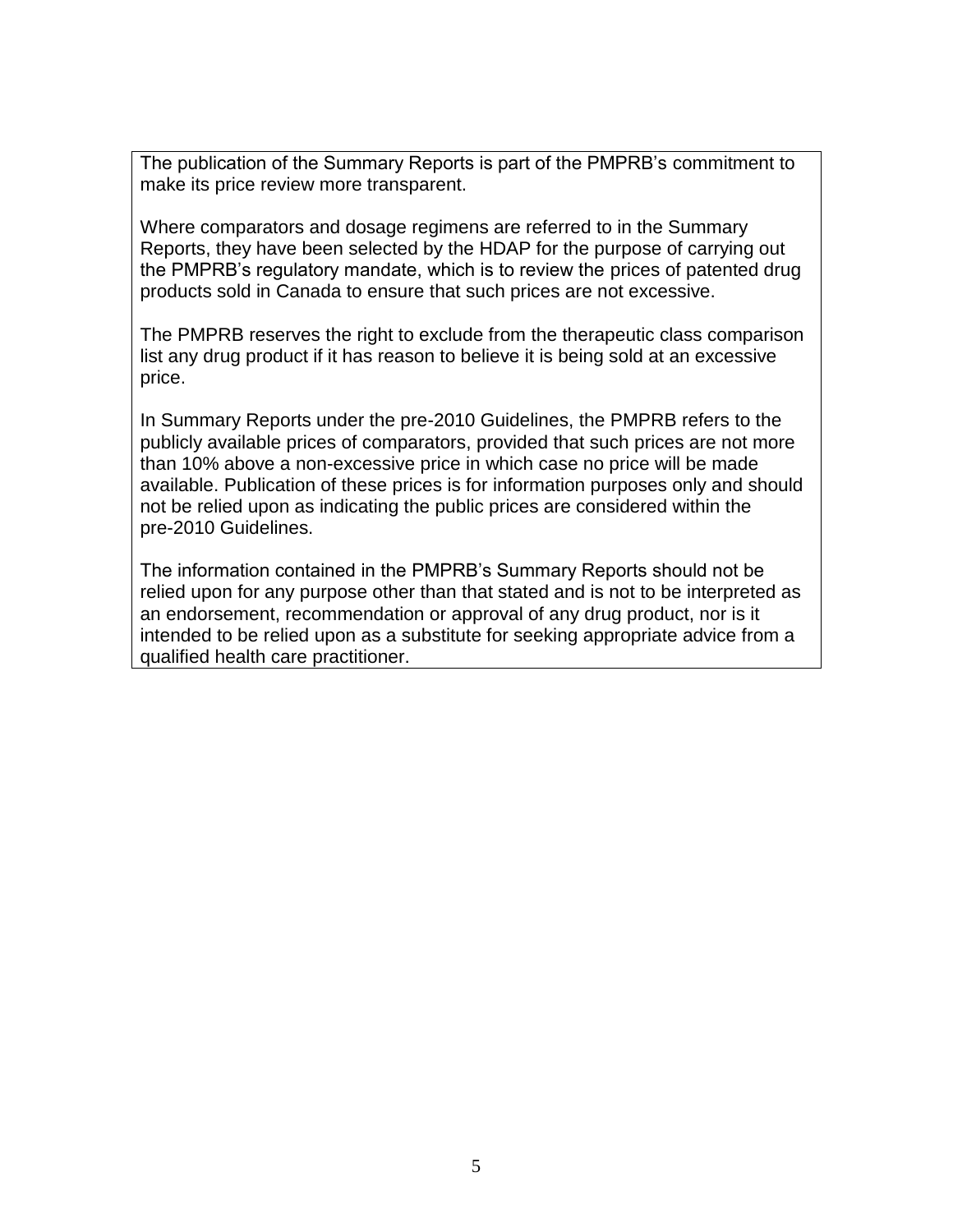## **References – Pristiq**

Patroneva A, Connolly SM, Fatato P, et al. An assessment of drug-drug interactions: The effect of desvenlafaxine and duloxetine on the pharmacokinetics of the CYP2D6 probe desipramine in health subjects. Drug Metab Dispos 2008;36(12):2484-91.

Liebowitz MR, Manley AL, Padmanabhan SK, et al. Efficacy, safety, and tolerability of desvenlafaxine 50 mg/day and 100 mg/day in outpatients with major depressive disorder. Current Medical Research and Opinion. 2008;24(7):1877-90.

Boyer P, Montgomery S, Lepola U, et al. Efficacy, safety and tolerability of fixeddose desvenlafaxine 50 and 100 mg/day for major depressive disorder in a placebo-controlled trial. Int Clin Psychopharmacol. 2008;23:243-53.

Parikh S, Lam R, and the CANMAT Depression Work Group. Clinical Guidelines for the Treatment of Depressive Disorders: I. Definitions, Prevalence, and Health Burden. Can J Psychiatry 2001;46(Suppl 1):13-20.

Psychiatric Disorders: Depression. E-Therapeutics. Canadian Pharmacists Association. Available online with subscription at [www.e-therapeutics.ca](http://www.e-therapeutics.ca/)

Qaseem A, Snow V, Denberg TD, et al, for the Clinical Efficacy Assessment Subcommittee of the American College of Physicians. Using second-generation antidepressants to treat depressive disorders: A clinical practice guideline from the American College of Physicians. Ann Intern Med. 2008;149:725-33.

Reesal RT, Lam RW, and the CANMAT Depression Work Group. Clinical guidelines for the treatment of depressive disorders: II. Principles of management. Can J Psychiatry 2001;46(Suppl 1):21S-28S.

Frank E, Prien RF, Jarret RB, et al. Conceptualization and rationale for consensus definitions of terms in major depressive disorder: remission, recovery, relapse, and recurrence. Archives of General Psychiatry 1991.48:9;851-5.

Gartlehner G, Hansen RA, Thieda P, et al. Comparative effectiveness of second-generation antidepressants in the pharmacologic treatment of adult depression. Comparative Effectiveness Review No. 7. Rockville, MD. Agency for Healthcare Research and Quality. January 2007. Available at: [www.effectivehealthcare.ahrq.gov/reports/final.cfm](http://www.effectivehealthcare.ahrq.gov/reports/final.cfm)

Papkostas GI. Tolerability of modern antidepressants. J Clin Psychiatry 2008;69(Suppl E1):8-13.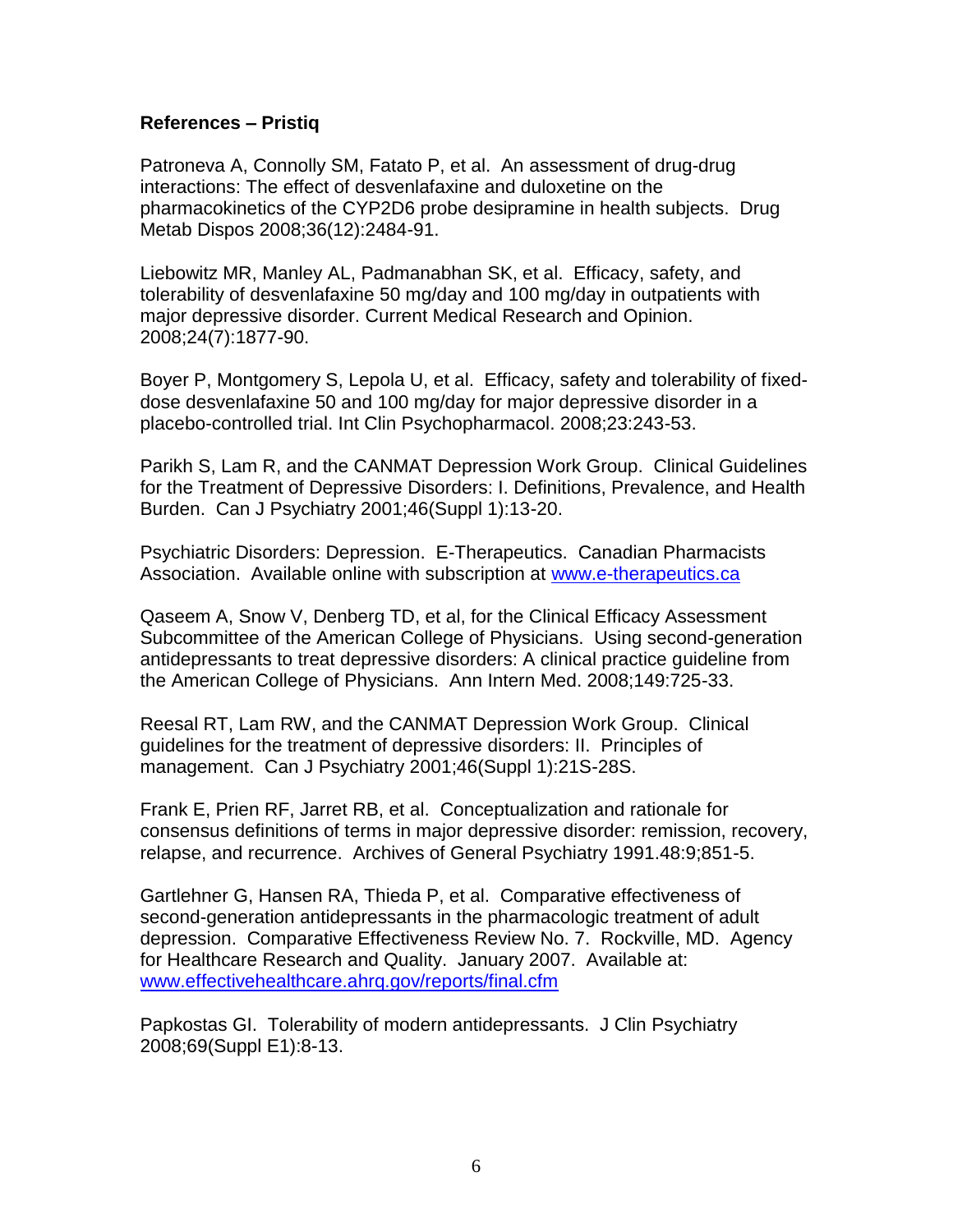Papkostas GI. Limitations of comtemporary antidepressants: tolerability. J Clin Psychiatry 2007;68(Suppl.10):11-7.

Demyttenaere K, Adelin A, Patrick M, et al. Six-month compliance with antidepressant medication in the treatment of major depressive disorder. Int Clin Psychopharmacol. 2008;23(1):36-42.

Masand PS. Tolerability and adherence issues in antidepressant therapy. Clin Therapeutics 2003;25(8):2289-304.

Papakostas GI, Fava M. Predictors, moderators, and mediators (correlates) of treatment outcome in major depressive disorder. Dialogues Clin Neurosci. 2008;10(4):439-51.

Karasu TB, Gelenberg A, Merriam A, et al. Work Group on major depressive disorder. Practice guideline for the treatment of patients with major depressive disorder. Second Edition. American Psychiatric Association 2000. Available at: [www.psychiatryonline.com/pracGuide/pracGuideChapToc\\_7.aspx](http://www.psychiatryonline.com/pracGuide/pracGuideChapToc_7.aspx)

Kennedy SH, Lam RW, Cohen NL, et al, and the CANMAT Depression Work Group. Clinical guidelines for the treatment of depressive disorders: IV Medications and other biological treatments. Can J Psychiatry 2001;46(Suppl.1):38S-58S.

Vis P, van Baarewijk M, Einarson T. Duloxetine and Venlafaxine-XR in the treatment of major depressive disorder: A meta-analysis of randomized clinical trials. Ann Pharmacother. 2005;39:1798-807.

Nemeroff CB, Entsuah R, Benattia I, et al. Comprehensive analysis of remission (COMPARE) with venlafaxine versus SSRIs. Biol Psychiatry. 2008 Feb 15;63(4):424-34.

Qaseem A, Snow V, Denberg TD, Forciea MA, Owens DK; Clinical Efficacy Assessment Subcommittee of American College of Physicians. Using secondgeneration antidepressants to treat depressive disorders: a clinical practice guideline from the American College of Physicians. Ann Intern Med. 2008 Nov 18;149(10):725-33.

Sopko MA Jr, Ehret MJ, Grgas M. Desvenlafaxine: another "me too" drug?. Ann Pharmacother. 2008 Oct;42(10):1439-46.

Ellis P; Royal Australian and New Zealand College of Psychiatrists Clinical Practice Guidelines Team for Depression. Australian and New Zealand clinical practice guidelines for the treatment of depression. Aust N Z J Psychiatry. 2004 Jun;38(6):389-407.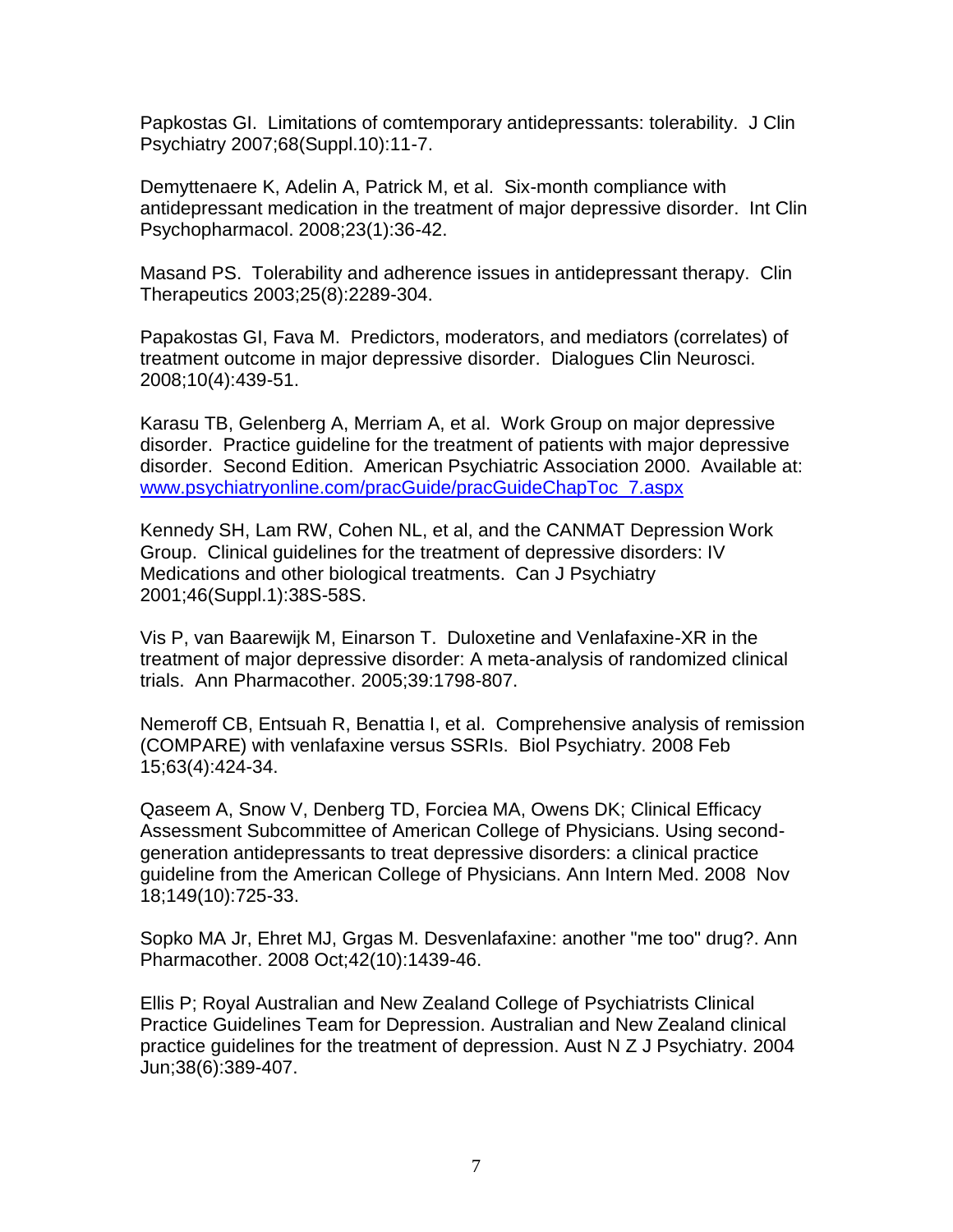European Medicines Agency. Questions and answers on the withdrawal of the marketing application for Ellefore (International non-proprietary name (INN): desvenlafaxine). October 23, 2008. Available:

[http://www.emea.europa.eu/humandocs/PDFs/EPAR/ellefore/H-932-WQ&A](http://www.emea.europa.eu/humandocs/PDFs/EPAR/ellefore/H-932-WQ&A-en.pdf)[en.pdf](http://www.emea.europa.eu/humandocs/PDFs/EPAR/ellefore/H-932-WQ&A-en.pdf)

Feiger AD, Tourian KA, Rosas GR, Padmanabhan SK. A placebo-controlled study evaluating the efficacy and safety of flexible-dose desvenlafaxine treatment in outpatients with major depressive disorder. CNS Spectr. 2009 Jan;14(1):41- 50.

Boyer P, Montgomery S, Lepola U, Germain JM, Brisard C, Ganguly R, Padmanabhan SK, Tourian KA. Efficacy, safety, and tolerability of fixed-dose desvenlafaxine 50 and 100 mg/day for major depressive disorder in a placebocontrolled trial. Int Clin Psychopharmacol. 2008 Sep;23(5):243-53.

Liebowitz MR, Manley AL, Padmanabhan SK, Ganguly R, Tummala R, Tourian KA. Efficacy, safety, and tolerability of desvenlafaxine 50 mg/day and 100 mg/day in outpatients with major depressive disorder. Curr Med Res Opin. 2008 Jul;24(7):1877-90.

Septien-Velez L, Pitrosky B, Padmanabhan SK, Germain JM, Tourian KA. A randomized, double-blind, placebo-controlled trial of desvenlafaxine succinate in the treatment of major depressive disorder. Int Clin Psychopharmacol. 2007 Nov;22(6):338-47.

Liebowitz MR, Yeung PP, Entsuah R. A randomized, double-blind, placebocontrolled trial of desvenlafaxine succinate in adult outpatients with major depressive disorder. J Clin Psychiatry. 2007 Nov;68(11):1663-72.

DeMartinis NA, Yeung PP, Entsuah R, Manley AL. A double-blind, placebocontrolled study of the efficacy and safety of desvenlafaxine succinate in the treatment of major depressive disorder. J Clin Psychiatry. 2007 May;68(5):677- 88.

Anderson IM, Ferrier IN, Baldwin RC, Cowen PJ, Howard L, Lewis G, Matthews K, McAllister-Williams RH, Peveler RC, Scott J, Tylee A. Evidence-based guidelines for treating depressive disorders with antidepressants: a revision of the 2000 British Association for Psychopharmacology guidelines. J Psychopharmacol. 2008 Jun;22(4):343-96.

Institute for Clinical Systems Improvement (ICSI). Major depression in adults in primary care. Bloomington (MN): Institute for Clinical Systems Improvement (ICSI); May 2008. 84 p. [244 references]. Available: http://www.icsi.org/depression\_5/depression\_major\_in\_adults\_in\_primary\_car [e\\_3.html](http://www.icsi.org/depression_5/depression__major__in_adults_in_primary_care_3.html)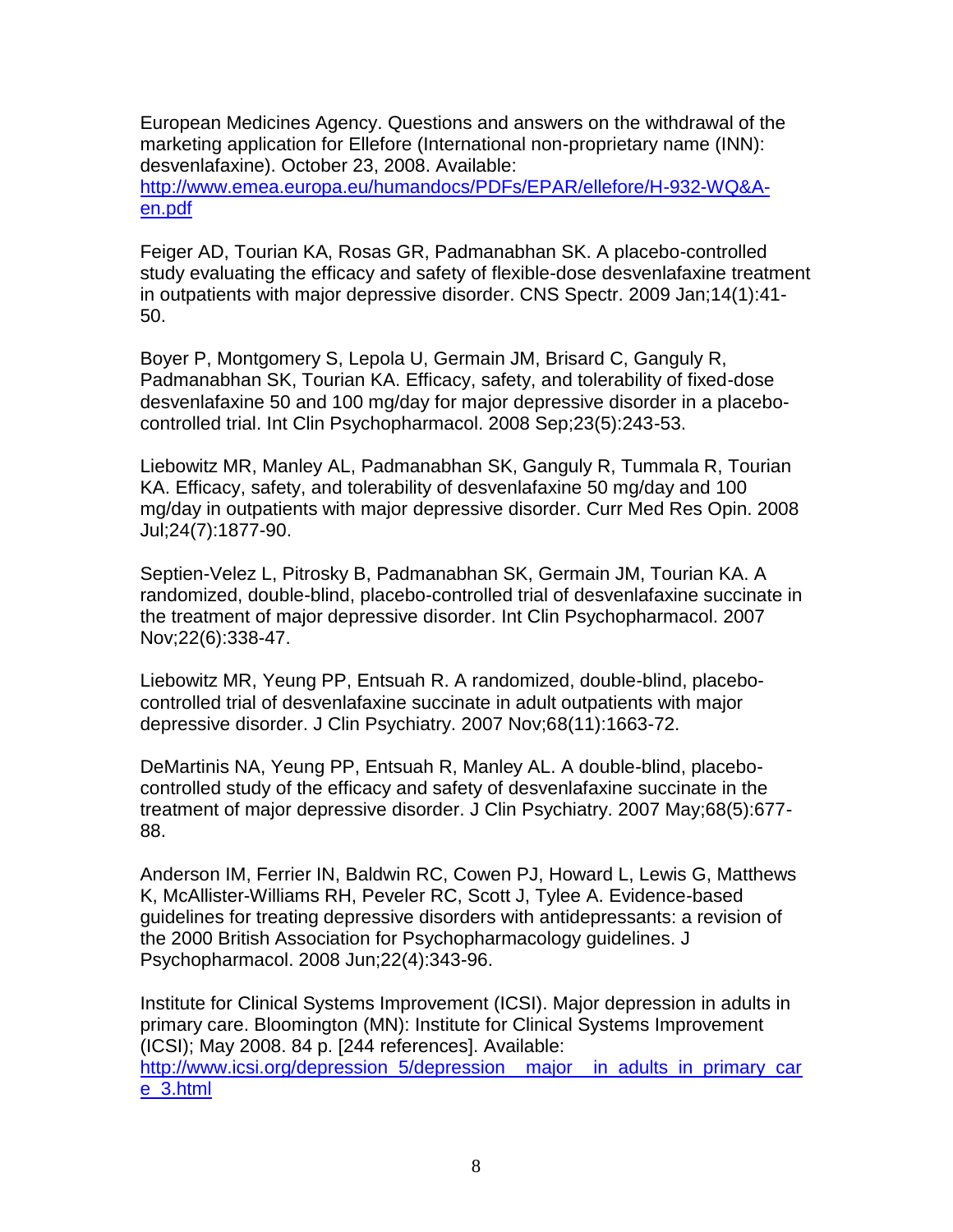National Institute for Health and Clinical Excellence. Depression: management of depression in primary and secondary care. April 2007. Available: <http://www.nice.org.uk/nicemedia/pdf/CG23NICEguidelineamended.pdf>

Bauer M, Bschor T, Pfennig A, Whybrow PC, Angst J, Versiani M, Möller HJ; WFSBP Task Force on Unipolar Depressive Disorders. World Federation of Societies of Biological Psychiatry (WFSBP) Guidelines for Biological Treatment of Unipolar Depressive Disorders in Primary Care. World J Biol Psychiatry. 2007;8(2):67-104.

Lam RW, Kennedy SH. CPA Position Statement. Prescribing Antidepressants for Depression in 2005: Recent Concerns and Recommendations. Available: <http://publications.cpa-apc.org/media.php?mid=143>

Cipriani A, Furukawa TA, Salanti G, Geddes JR, Higgins JP, Churchill R, Watanabe N, Nakagawa A, Omori IM, McGuire H, Tansella M, Barbui C. Comparative efficacy and acceptability of 12 new-generation antidepressants: a multiple-treatments meta-analysis. Lancet. 2009 Feb 28;373(9665):746-58.

Papakostas GI, Thase ME, Fava M, Nelson JC, Shelton RC. Are antidepressant drugs that combine serotonergic and noradrenergic mechanisms of action more effective than the selective serotonin reuptake inhibitors in treating major depressive disorder? A meta-analysis of studies of newer agents. Biol Psychiatry. 2007 Dec 1;62(11):1217-27.

Montgomery SA, Baldwin DS, Blier P, Fineberg NA, Kasper S, Lader M, Lam RW, Lépine JP, Möller HJ, Nutt DJ, Rouillon F, Schatzberg AF, Thase ME. Which antidepressants have demonstrated superior efficacy? A review of the evidence. Int Clin Psychopharmacol. 2007 Nov;22(6):323-9.

American Society of Health-System Pharmacists. AHFS Drug Information® (2009). In: STAT!Ref Online Electronic Medical. Bethesda: American Society of Health-System Pharmacists; 2009.

Lieberman DZ, Montgomery SA, Tourian KA, et al. A pooled analysis of two placebo-controlled trials of desvenlafaxine in major depressive disorder. Int Clin Psychopharmacol. 2008 Jul;23(4):188-97

pms-Tryptophan. Product Monograph dated May 10, 2004. Available online at: <http://webprod.hc-sc.gc.ca/dpd-bdpp/info.do?lang=eng&code=64617>

Desyrel. Product Monograph dated October 29, 2004. Available online at: <http://webprod.hc-sc.gc.ca/dpd-bdpp/info.do?lang=eng&code=5119>